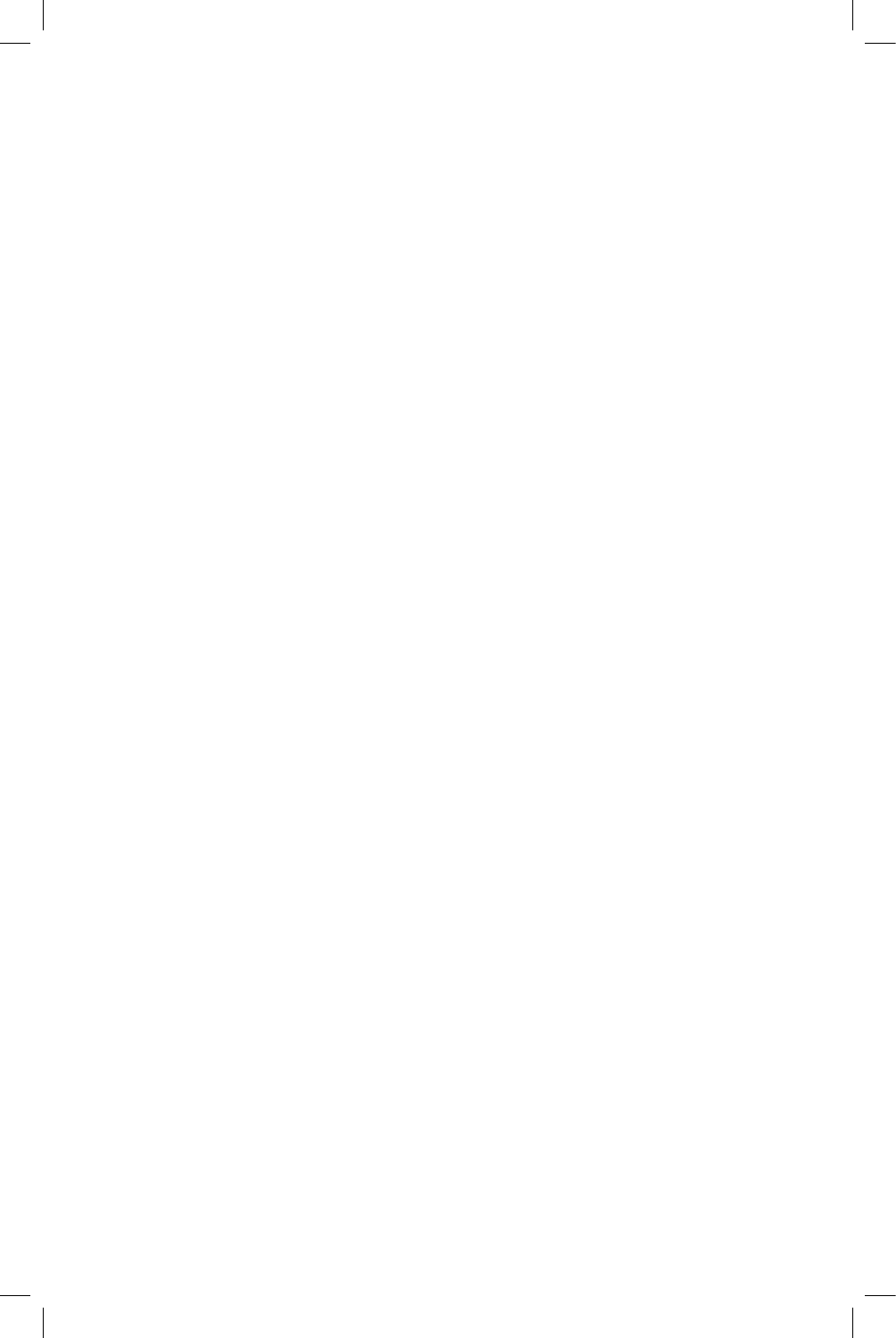## **70th ANNUAL DOCTOR OF PHARMACY HONORS CONVOCATION CEREMONY**

#### **WELCOME**

Glen T. Schumock, PharmD, MBA, PhD *Professor and Dean*

## **SCHOLARSHIPS & AWARDS**

### **New Scholarships & Awards**

#### **Bartels & Bauman Family Scholarship**

*Donors: Dr. David and Mrs. Carol Bartels & Dr. Jerry and Mrs. Judy Bauman* **Recipient: Kody Frye**

**Bartels Family Pharmaceuticals Lab Scholarship** *Donors: Dr. David and Mrs. Carol Bartels* **Recipient: Celeste Guzman**

**Michael A. Boge, RPh Memorial Scholarship** *Donors: David C. Aumiller; Faculty, Staff, Students, Alumni, and Friends* **Recipient: Daniel Sikora**

**Clinical Scientist Group Scholarship** *Donors: Dr. Mayowa M. Agbaje-Williams and Mr. Matthew J. Kehrein* **Recipient: Elizabeth Ilo**

**Benjamin and Esther Crawford Scholarship** *Donor: Dr. Stephanie Y. Crawford*  **Recipient: Niam Vora**

**Dr. Joseph, Rose Family Scholarship** *Donor: Dr. Kennetth Joseph*  **Recipient: Sarah Gallop**

**Maddux-Veremis Scholarship** *Donors: Drs. Michael and Susan Maddux* **Recipient: Dennis Nwabudike**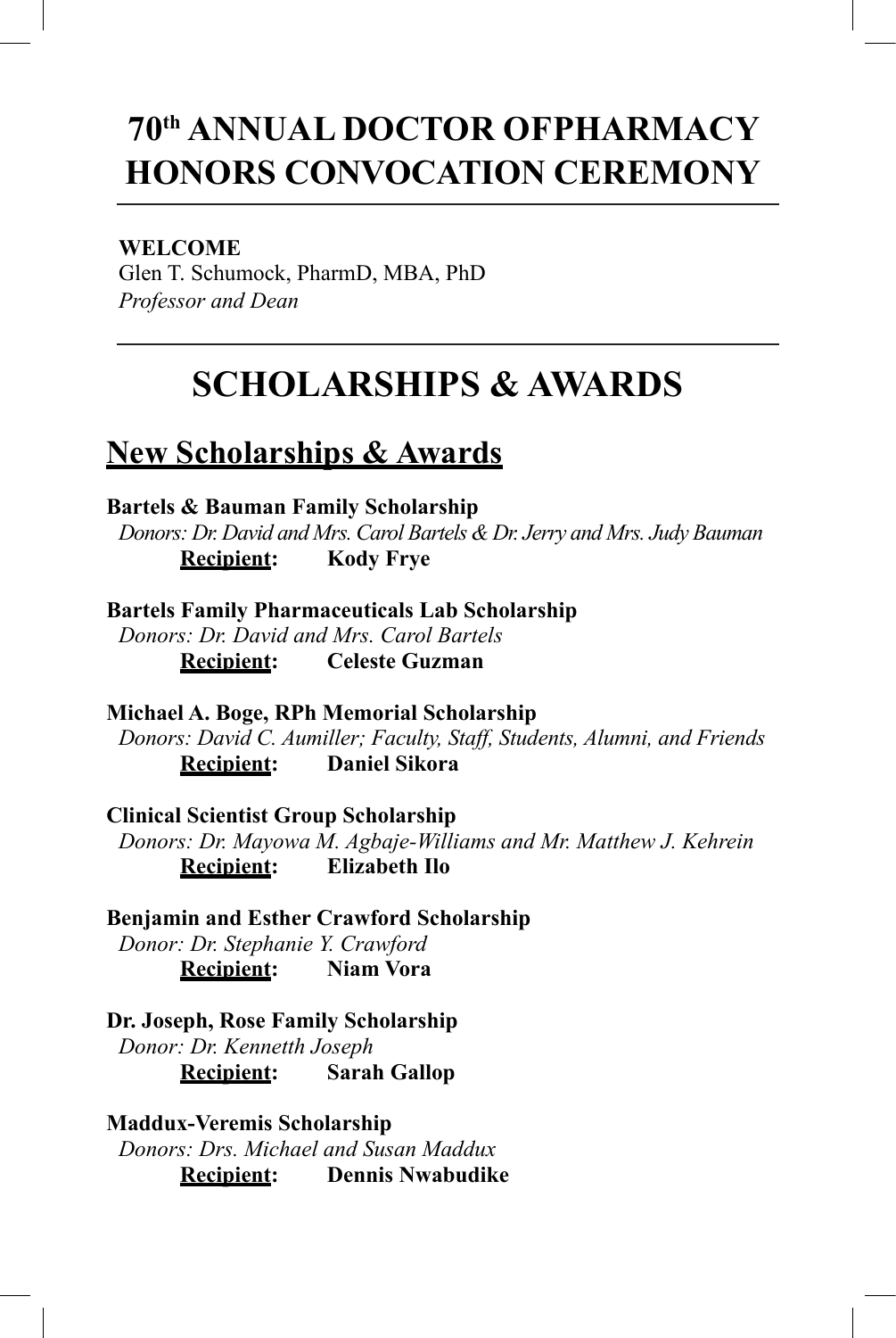**James and Phyllis White Scholarship**

*Donors: Mr. James and Mrs. Phyllis White* **Recipient: Lilly Nguyen**

**Dr. Alice Romie Memorial Scholarship** *Donors: Fresenius Kabi Colleagues, Classmates, Alumni, Friends, and Family* **Recipient: Dagmara Kutrzuba**

### **Annual Scholarships & Awards**

**Rory and Judy Albert Scholarship** *Donors: Mr. Rory and Mrs. Judy Albert* **Recipients: Shukri Ideis Boris Star**

**Dr. Mark J. Bachleda and Dr. Joy E. Zarlenga Scholarship** *Donors: Drs. Mark J. Bachleda and Joy E. Zarlenga* **Recipients: Nicole Kozlowski**

 **James Motyka**

**Dean Emeritus Jerry Bauman, PharmD Scholarship**

*Donors: Dr. Jerry & Mrs. Judy Bauman and Alumni*

**Recipients: Blanche Danecek Laila Hammad Mandy Hellman** 

**Edwin and Frances Betteldorf Scholarship**

*Donors: Dr. Shirley and Mr. Tony Felder* **Recipient: Kevin Cheng**

**Blahunka Family Scholarship** *Donors: Drs. Paul and Kathy Blahunka* **Recipient: Klaudia Kruczak**

**Charles P. Bondy Memorial Scholarship in Pharmacy** *Donor: Estate of Charles P. Bondy* **Recipient: Nk Ihenacho**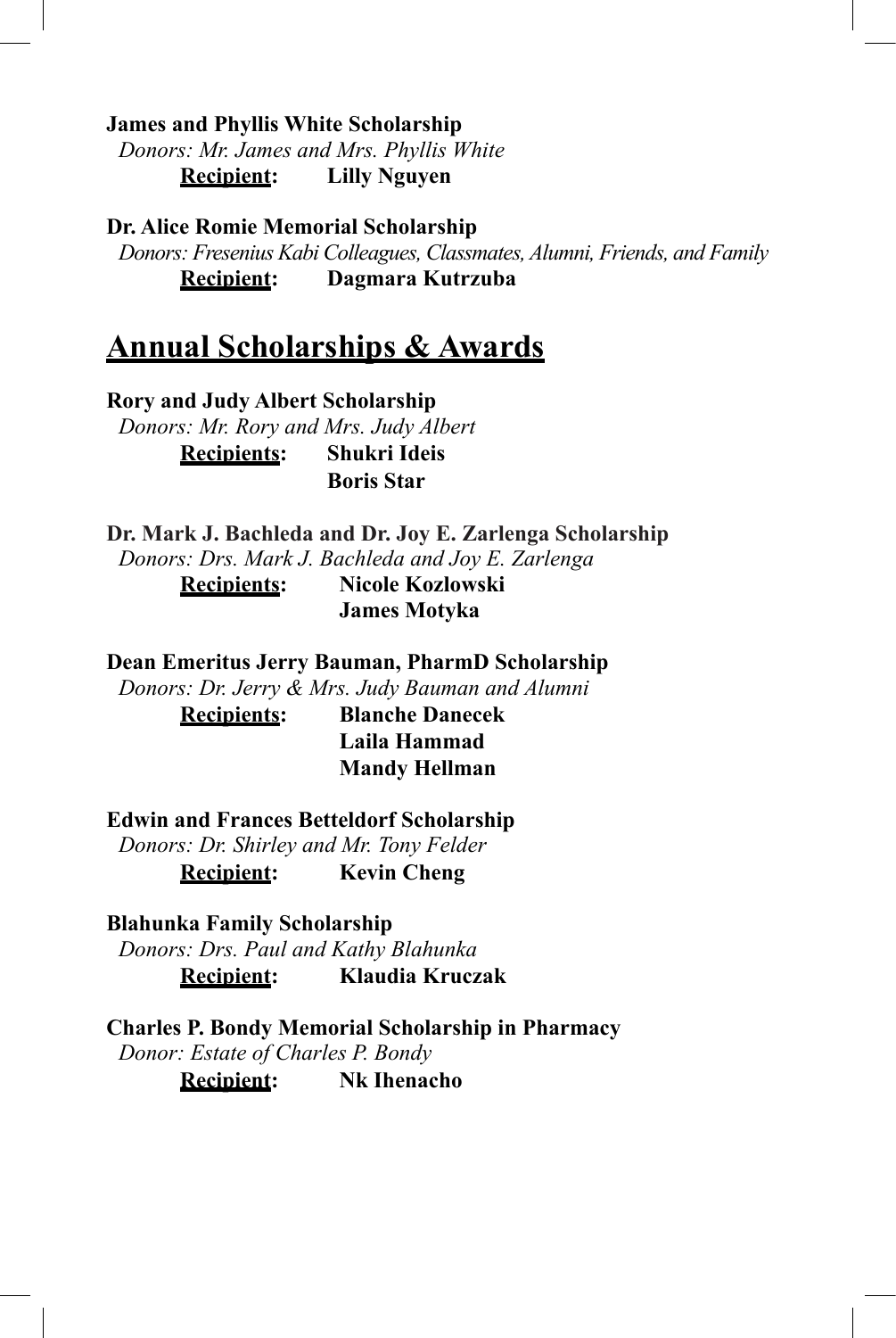#### **Joan and Bradley Cannon Excellence in Interprofessional Leadership Scholarship**

*Donors: Drs. Bradley and Joan Cannon* **Recipients: Nivedha Poondi**

 **Vallari Shah**

**Joseph R. Caruso, BS '59 and Christine M. Capparelli, BS '85 Family Scholarship**

*Donors: The Caruso and Capparelli Families* **Recipient: Ayesha Farooqui**

#### **Joseph Frank Celer Scholarship**

*Donor: Estate of Joseph Frank Celer* **Recipients: Jacob Brown Kara Brown Kisito Foin Ibrahim Ibrahim Jola Ignaciuk Arashpreet Kaur Reine Anita Nguekeng Adnan Patel Jihan Salama Katarzyna Szaflarska**

**Chicago Pharmacists Association Foundation (CPhAF) Scholarship**

*Donor: Chicago Pharmacists Association Foundation*

**Recipients: Olamide Adebogun Fernando Vega** 

**Bette Cipolle and Rosann Sula Memorial Scholarship**

*Donors: Cipolle and Sula Families*

**Recipient: Giovanni Baca**

**UIC College of Pharmacy Class of 1983 Endowed Scholarship** *Donor: Dr. Daniel Yousif and Alumni*

> **Recipients: Alexandra Kania Rosa Macrito**

**Dr. John B. Coleman & Jill A. Coleman Scholarship** *Donors: Dr. John and Mrs. Jill Coleman*

**Recipient: Matt Baugh**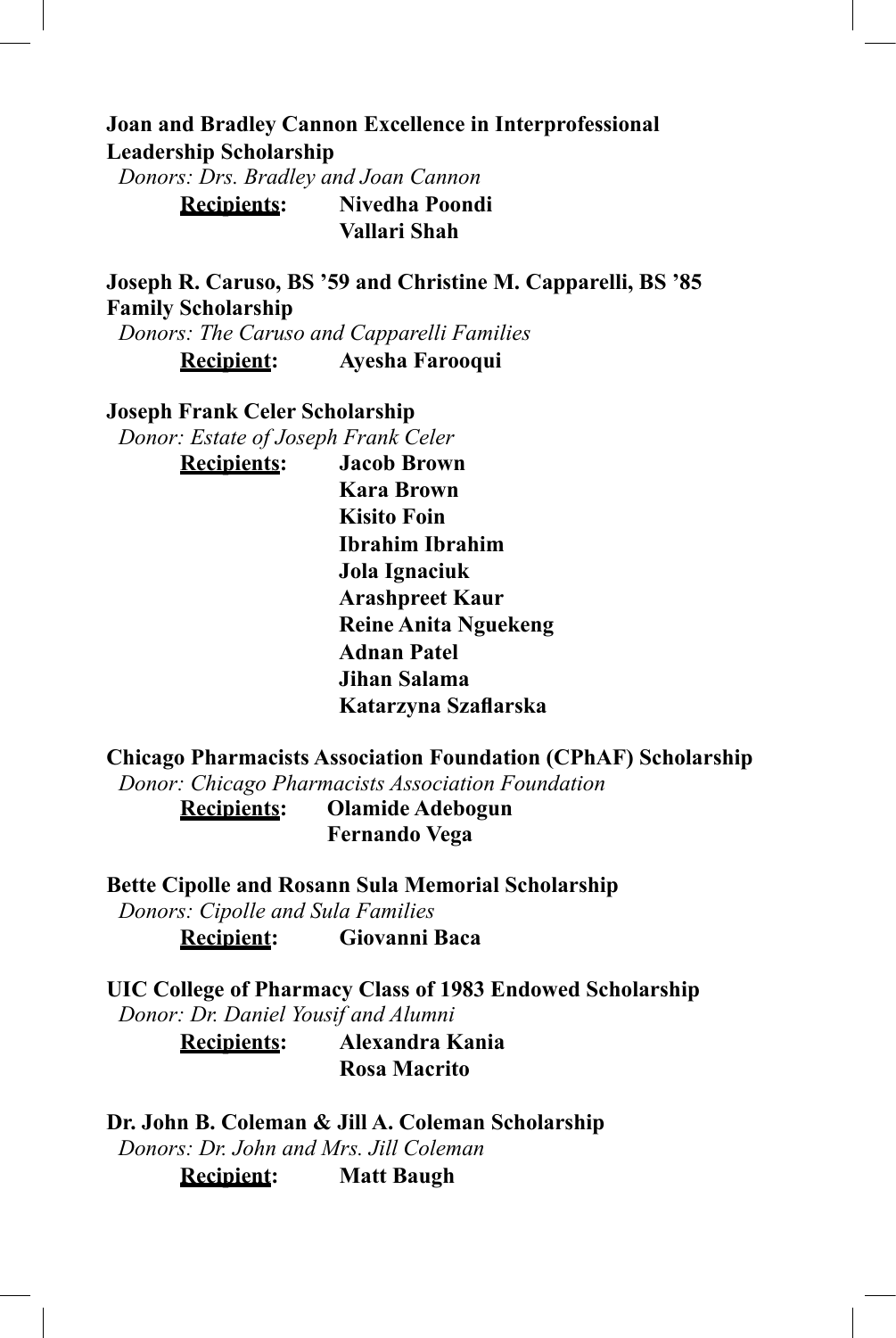#### **I.B. Crystal Memorial Award**

*Donor: Estate of I.B. Crystal*

**Recipients: Samuel Fordjour Fernando Vega**

#### **CVS Health Foundation Scholarship**

*Donor: CVS Health Foundation*

**Recipients: Omar Cano Aileen Pham**

**CVS Health Foundation Spanish Scholarship**

*Donor: CVS Health Foundation*

**Recipients: Tori Bedows Priscilla Carranza Emilio De La Rosa Gonzalez**

#### **Dean's Award of Excellence**

**Recipients: Mariem Abdelrahim Cat Hayes Sujin In Da Sol Kim Patricia Masterson Aaron Rice**

#### **Dhingra Family Scholarship**

*Donors: Mr. Om and Dr. Amit Dhingra* **Recipient: Yekaterina Antonishina**

**S. Albert and Janice Edwards Scholarship**

*Donors: Dr. Al and Mrs. Janice Edwards* **Recipient: Gagan Arora**

**Herbert M. Emig Award in Clinical Pharmacy**

*Donor: Delta Kappa Sigma Alumni Chapter of Rho Pi Phi Fraternity* **Recipient: Kassidee Aufderheide**

**Fitzsimmons Family Scholarship**

*Donors: Dr. Bill and Mrs. Denise Fitzsimmons* **Recipient: Mohammad Mahmoud Mohammad**

**Dr. Robin Ford Nash Clinical Pharmacy Scholarship** *Donors: Family of Dr. Nash*

> **Recipients: Kevin Cheng Alexandria Nunez**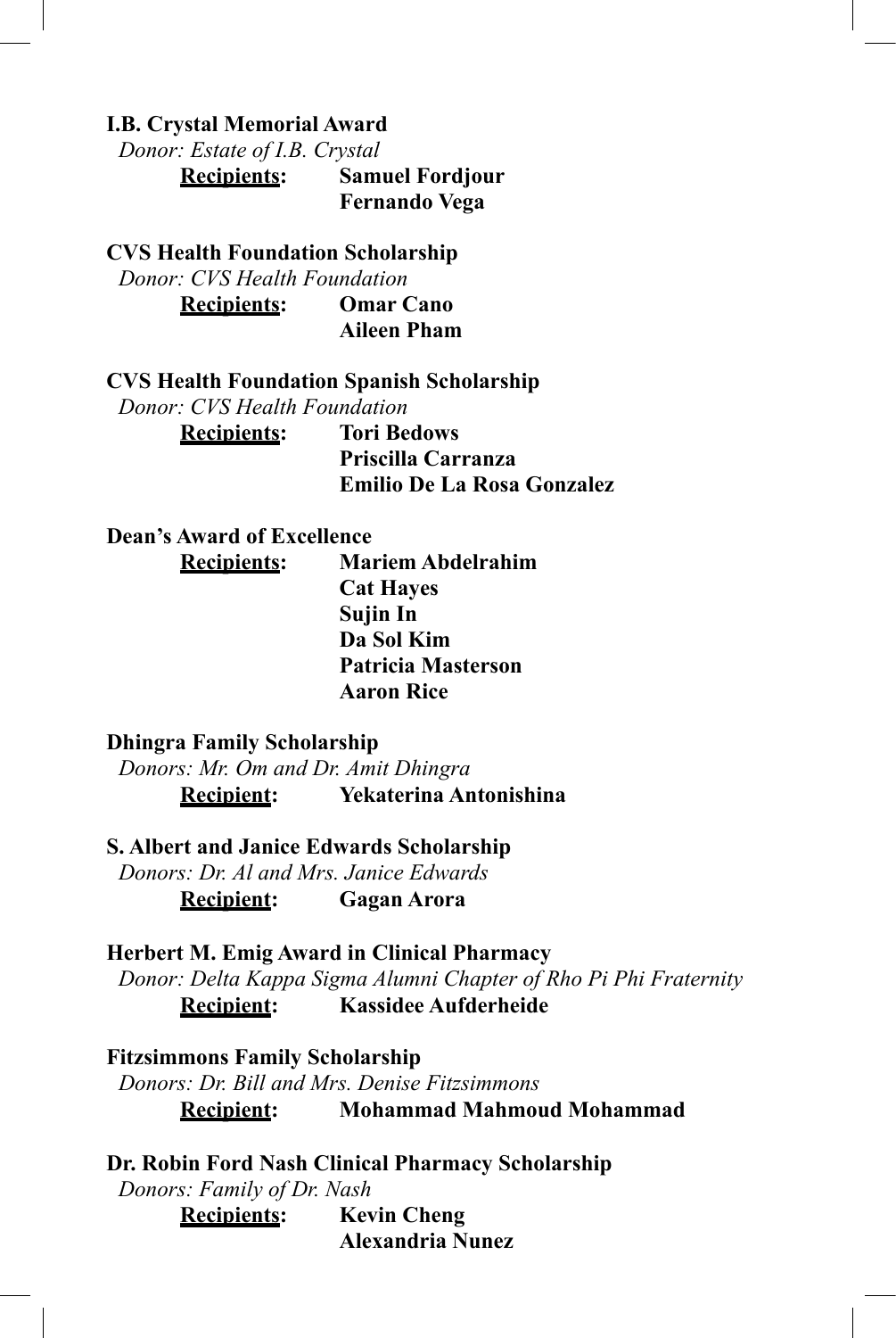#### **Dr. Norman A. Garges Eagle Scout Scholarship** *Donor: Dr. Norman A. Garges* **Recipient: Parker Quinlan**

#### **UIC College of Pharmacy Geriatric Scholarship**

*Donors: Mr. Alan Lukazewski and Alumni* **Recipient: Stefanie Kerns**

#### **Giving Tuesday Scholarship**

*Donors: Alumni & Friends of 2021 Giving Tuesday Campaign*

**Recipients: Margaret Afolabi Amar Amin Timothy I. Benitez Jessica Brener Irene Cho Ama Coffie Monica Czuma Anisha Dhillon Andrea Finn Rachel Goldberg Deanna Harvey Christine Hong Courtney Hooten GeMiracle Lee Lauren Lee Sean Martin Khang Nguyen Elizabeth Okyne Om Permsukkunakorn Amanda Ruskowsky Murrah Sabouni Hani Said Richard Shin David Sowemimo Nicole Szydlowski Seva Tikhomirov Vassi Tsolova Jessica Wagner Alexandra Wierzbiak Dayoung Yi Saniya Zafar David Zhao Crystal Zupon**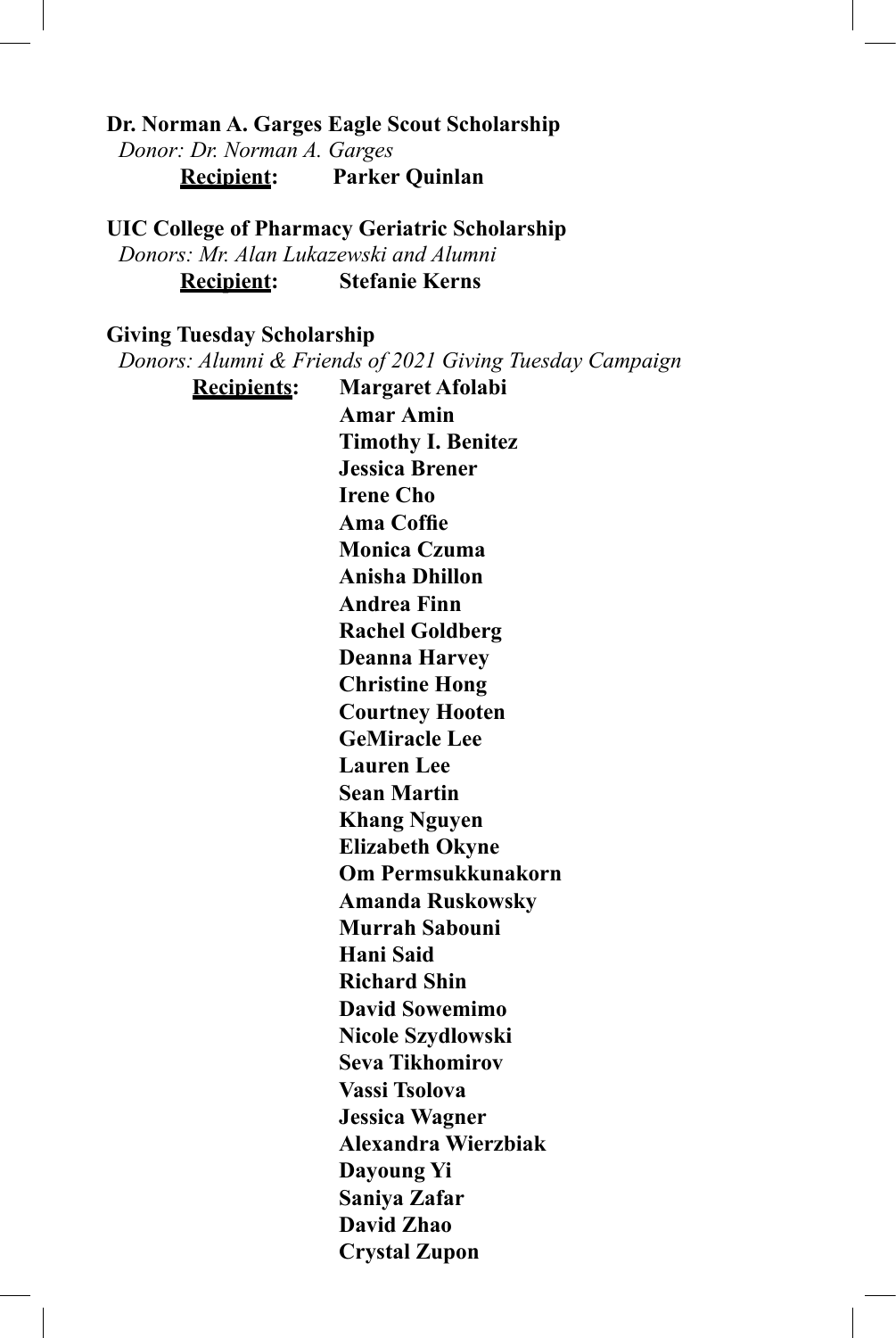**Ted R. and Jean L. Gladson Family Scholarship**

*Donors: Mr. Ted and Mrs. Jean Gladson*

**Recipients: Sylvia Ho Sabine Puglia Marisol Wences Samuel Yeo** 

**Myron Goldsmith Memorial Scholarship** *Donors: Estate of Myron Goldsmith* **Recipient: Crystal Padilla**

**Greek American/Hellenic Pharmacy Student Scholarship** *Donors: Alumni of Greek Decent* **Recipient: Sara Ganas**

**Reed G. Henninger Scholarship in Pharmacy**

*Donor: Estate of Reed G. Henninger* **Recipients: Elaina Johnson Bryan Lee Hui Young**

**ICHP Past Presidents' Scholarship**

*Donors: Past Presidents of ICHP*

**Recipient: Celeste Guzman**

**Illinois Council of Health System Pharmacists Student Award** *Donor: Illinois Council of Health System Pharmacists* **Recipient: Tara Tanriverdi**

**Illinois Pharmacists Association (IPhA) Foundation Leadership Award**

*Donor: Illinois Pharmacists Association Foundation* **Recipient: Cheng Yu Yen**

#### **Jewel-Osco Drug Pharmacy Scholarship**

*Donor: Albertsons Companies, Jewel-Osco*

**Recipients: Alejandra Alvarez Anessa Anand Jelena Antic Ashley Choi Suany Jass**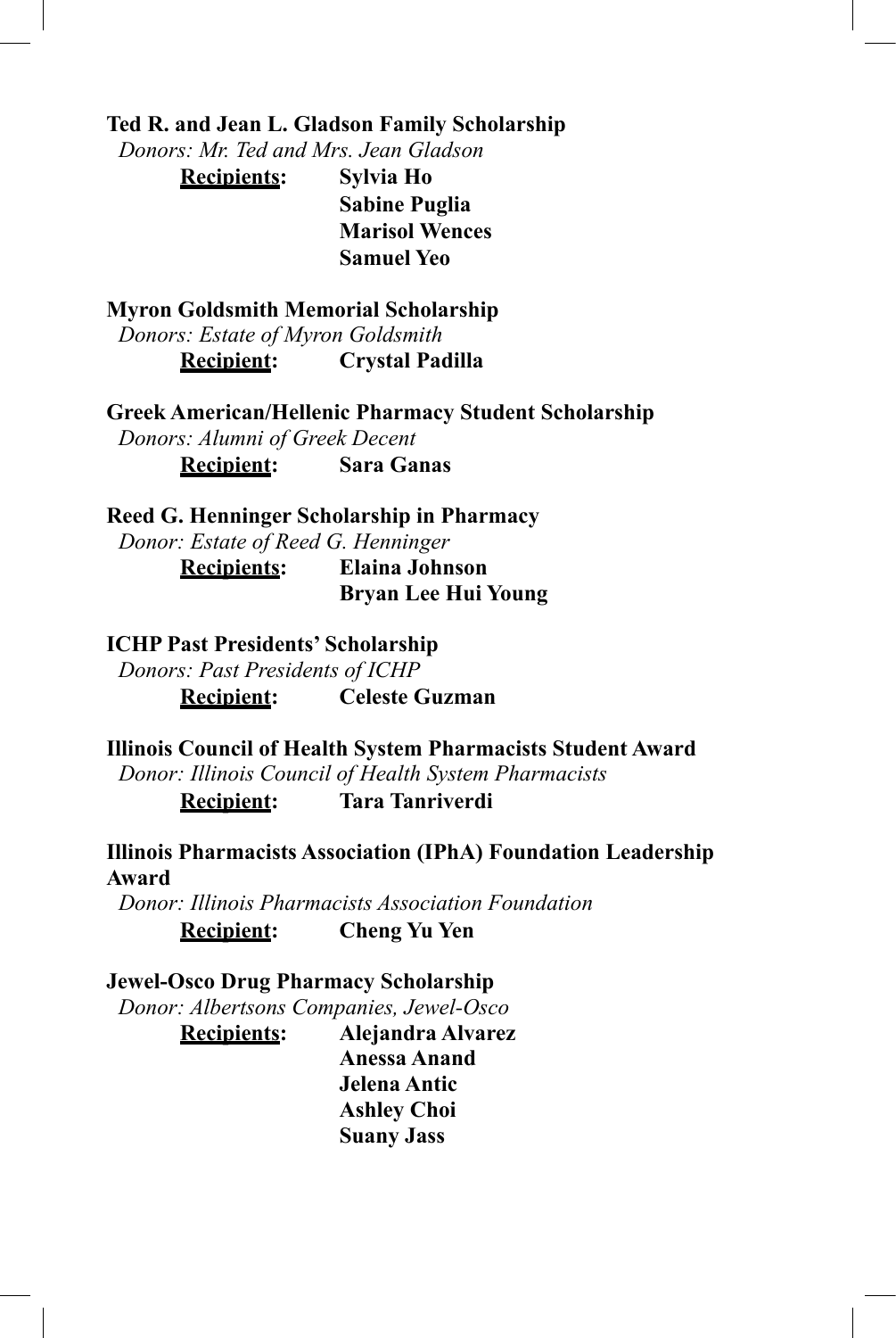**Kappa Psi Scholarship**

*Donors: Endowment created by Kappa Psi Brothers* **Recipient: Not Awarded in 2021-2022**

**Kirklys Family Scholarship**

*Donor: Ms. Therese Kirklys* **Recipient: Not Awarded in 2021-2022**

**Dr. Ronald L. Koch Scholarship** *Donor: Dr. Ronald Koch* **Recipient: Jean Lee**

**Joseph Anton Koren Memorial Scholarship** *Donor: Drs. James Frank Koren and Joseph Anthony Koren* **Recipient: Jola Ignaciuk**

**Zora Kosanovich Memorial Scholarship** *Donor: The Honorable Nada Sizemore* **Recipients: Taylor Cairns**

**Nora and Takis Kotis Scholarship** *Donors: Dr. Desi Kotis and Mr. David Holmes* **Recipient: Siria Arzuaga**

**Jerome Landsman Scholarship** *Donor: Mr. Lawrence DuBow* **Recipient: Theresa Ho**

**Legacy in Excellence, Advocacy & Dedication (LEAD) Scholarship** *Donors: Members of the Class of 2014 and Faculty*

**Recipient: Anthony Rosella**

**Dean Henri R. Manasse, Jr. Scholarship**

*Donors: Former Students of Dean Manasse*

**Recipient: Eden Gebre**

**Martin Family Endowed Scholarship in Pharmacy** *Donors: Drs. Al and Nancy Martin* **Recipient: Justyna Mastalerz**

**Edward S. and Josephine Mika Scholarship** *Donor: Estate of Edward S. and Josephine Mika* **Recipient: Cat Hayes**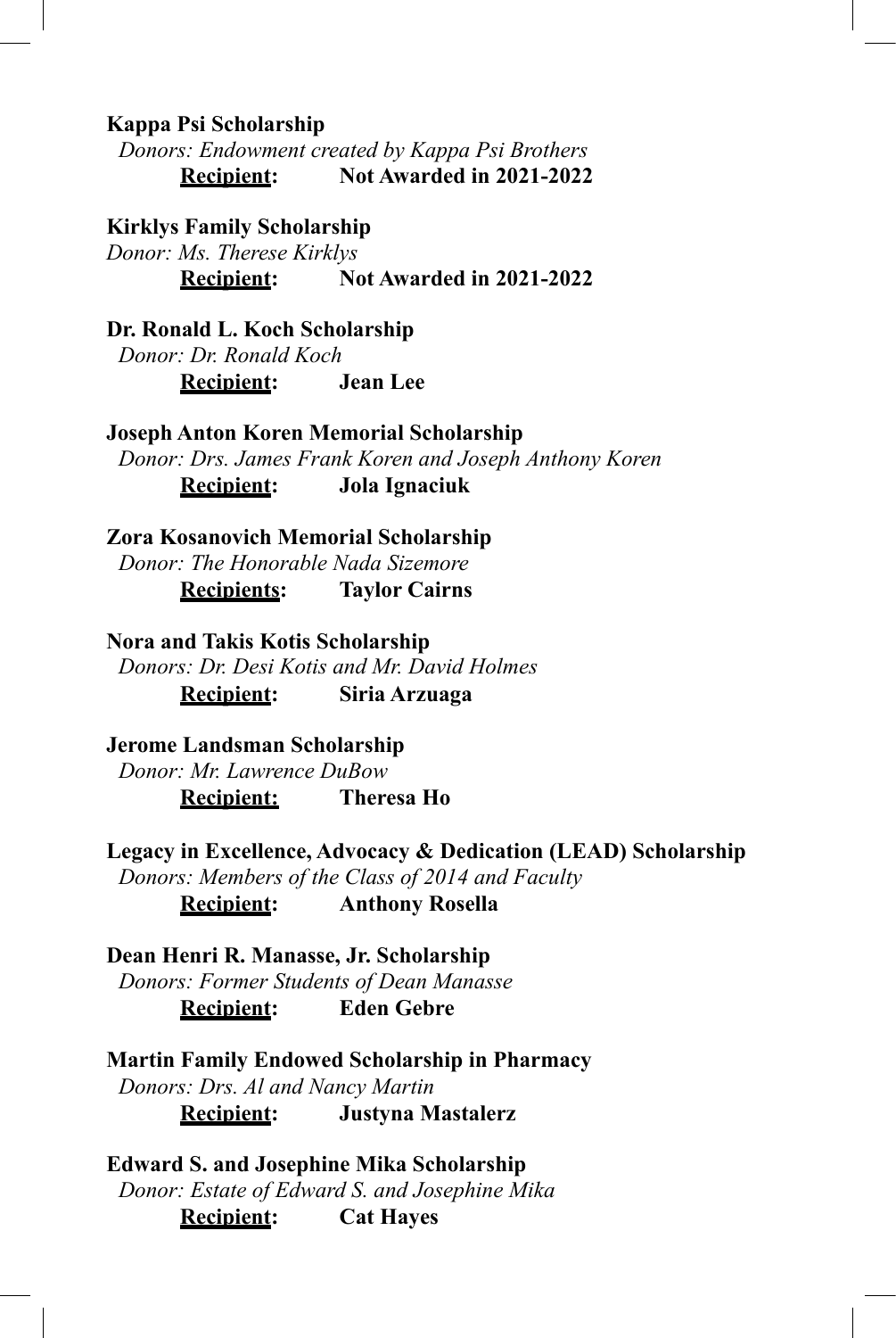**National Advisory Board Scholarship**

*Donors: Former members of the College's National Advisory Board* **Recipient: Mezhgan Aslamy**

**North Suburban Pharmacists of Chicagoland Achievement Improvement Award** *Donors: North Suburban Pharmacists of Chicagoland Association* **Recipient: Joseph Pera**

**Northern Illinois Pharmacists Association Scholarship**  *Donors: Members of the Northern Illinois Pharmacists Association* **Recipients: Mikayla Lang Bintou Timbiné**

**Patel Family Scholarship for Independent & Community Pharmacy** *Donors: Dr. Raj Patel and Family*

**Recipient: Tehut Zewdu**

**Pharmacy Sparky Penguin Midwest Friendship P4 Scholarship**

*Donor: Anonymous* **Recipient: Jessica Smith**

**Phi Delta Chi Memorial Award** *Donors: Endowment created by Phi Delta Chi Brothers*

**Recipient: Abby Greenwood**

**Charles Wesley Petranek Memorial Scholarship** *Donors: Estate of Charles Wesley Petranek* **Recipient: Anna Lisa Russell**

**Drs. Deborah & Stephen Piscitelli Scholarship** *Donors: Drs. Deborah and Stephen Piscitelli* **Recipient: Aleece Duffy**

**Professor Nicholas G. Popovich Endowed Scholarship** *Donors: Dr. Todd and Mrs. Debbie Chermak; Dr. Supakit Wongwiwatthananukit; and Alumni/Friends* **Recipient: Jelissa Castro**

**Reuben M. Reifler, MD and Tillie T. Reifler Scholarship** *Donors: Estate of Reuben and Tillie Reifler*

**Recipients: Gabriel Tankersley**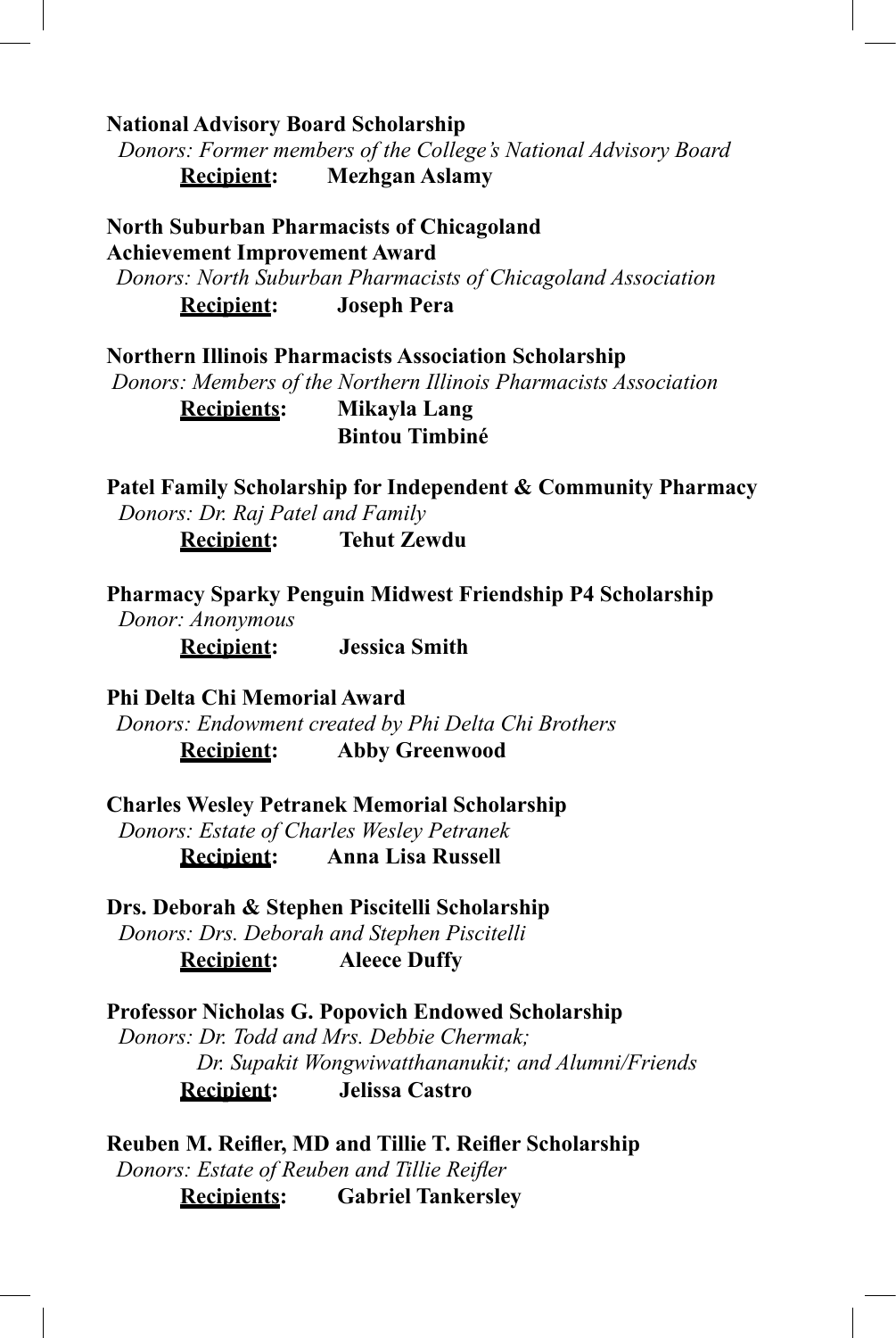**Herb and Carol Retzky Scholarship**

*Donors: Mr. Herb and Dr. Carol Retzky* **Recipient: Boris Star**

**UIC College of Pharmacy Rockford Scholarship** *Donors: Mr. Herb and Dr. Carol Retzky* **Recipient: Alexandria Nunez**

**Daniel Rodriguez Memorial Scholarship** *Donors: Members of the Class of 2007* **Recipient: Yoselin Flores**

**Paul Sang Memorial Scholarship** *Donors: Estate of Paul Sang* **Recipient: Endale Woldemariam**

**Scholarship for Outstanding Pharmacy Leadership and Service** *Donor: Dr. Denise Scarpelli*

**Recipient: Dominika Kulka**

#### **Schriever-Einhorn Family Scholarship**

*Donors: Drs. Allison and Chris Schriever* **Recipient: Matthew Dini**

**Sesquicentennial Leadership Award** *Donors: Alumni and Friends*

> **Recipients: Madiha Ali Justin Chhoeun Samaneh Ghassemi Allison Hietpas Cayley Krkljes**

**Douglas A. Shehorn Estate Scholarship**

*Donor: Estate of Douglas Shehorn*

**Recipient: Soojeong Cho**

**Frederick P. Siegel, PhD Scholarship**

*Donors: Former Students of Professor Siegel*

**Recipients: Rachel Kautz Hamna Khan Zamia Siddiqui**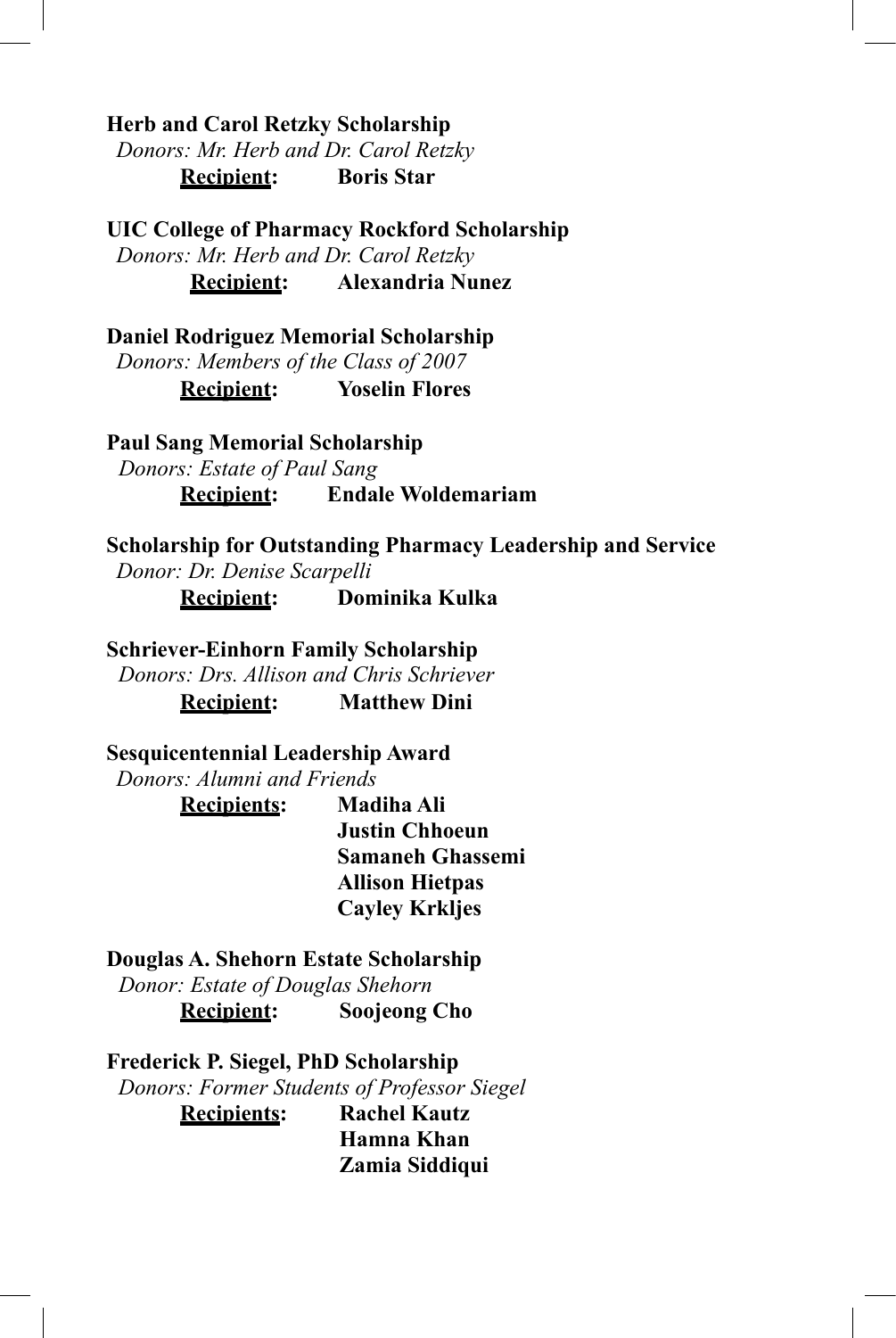**Siegert Family Scholarship**

*Donors: Drs. Scott and Sherry Siegert* **Recipients: Madiha Ali Hidaya Hassan**

**Edward F. Skorczewski, Jr. Memorial Award** *Donor: Polish American Pharmacists Association* **Recipient: Justyna Mastalerz**

**SNPhA Scholarship**

*Donors: SNPhA Alumni and Former Advisors* **Recipient: Samaneh Ghassemi**

**Jack and Margaret Stites Memorial Scholarship** *Donors: Estate of Mr. Jack and Mrs. Margaret Stites* **Recipient: Basem Hamdan**

#### **Stoller-Zeman Scholarship**

*Donors: Stoller Family and Mr. Robert I. Zeman, Sr.* **Recipient: Benjamin N. Allen**

**Stanley and Betty Jane Susina Scholarship** *Donors: Mrs. Stanley and Mrs. Betty Jane Susina*

**Recipients: Asia Banks Lori Ellezian Gunjan Patel**

**UIC Pharmacy Tony and Audra Manhart Thomas Scholarship**

*Donors: Mr. Tony and Dr. Audra Thomas*

**Recipient: Mathula Kajavathanan**

#### **Unity in Diversity Scholarship**

*Donors: Drs. Tanya Chaudhri, Ariane Ganza, Nashrah Maryum, and Evana Robbani* 

**Recipient: Alex Obafemi**

**Urban Health Program Pharmacy Scholarship** *Donors: UHP Alumni* **Recipient: Fernando Vega**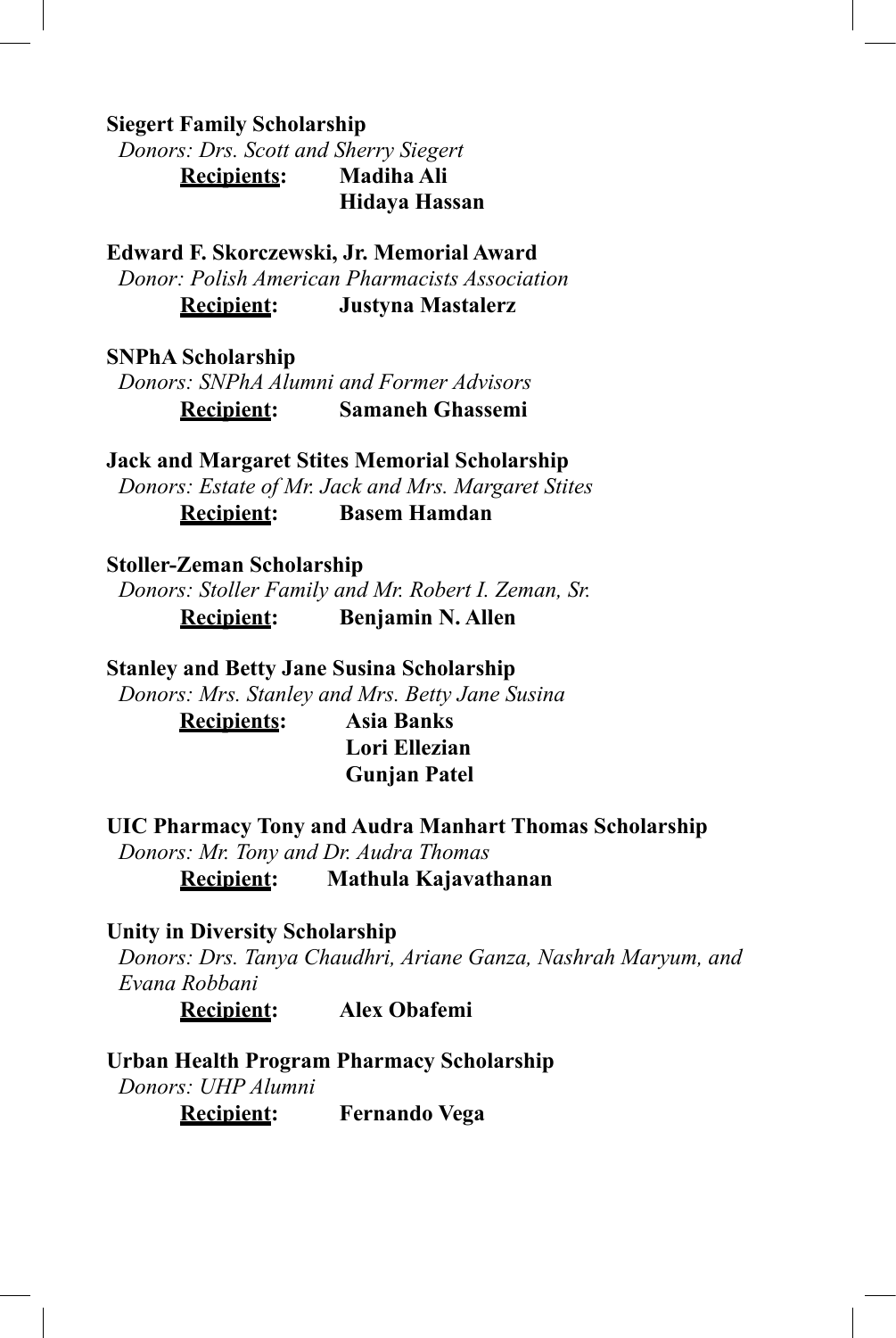#### **W.E. van Doren Scholars**

*Donor: Estate of W.E. van Doren*

**Recipients: Daniel Beckman Christine Chang Margaret Dangerfield Omar Hamdan Jamal Hannoun Brandon Hansknecht Lubna Mohamed Hassan Ho Doc Thai Thanh Flora Sylvia Karpio Christopher Le Rachel Loy Erica Osei-Badu Joseph Pera Tina Sanders Shayesteh Sarkheil**

**C.P. van Schaack Award in Medicinal Chemistry** *Donor: Estate of C.P van Schaack* **Recipient: Justin Chhoeun**

**Lauren Taylor Vitrano Memorial Scholarship**

*Donors: Ms. Amanda Vitrano, Vitrano Family, and Friends*

 **Recipient: Cherri Phan**

**Walgreens Diversity & Inclusion Excellence Scholarship** *Donor: Walgreens*

**Recipient: Allison Rozell**

**Walgreens Multilingual Scholarship** *Donor: Walgreens*

**Recipient: Aasmitha Chitturi**

**Washington & Old Dominion Biologics, Inc. Scholarship** *Donor: Dr. Bradley Gillespie* **Recipient: Alfredo Alvarez**

**Lester Weitzman, BS '46 Memorial Scholarship** *Donor: Dr. Carol Retzky* **Recipient: Michael McShan**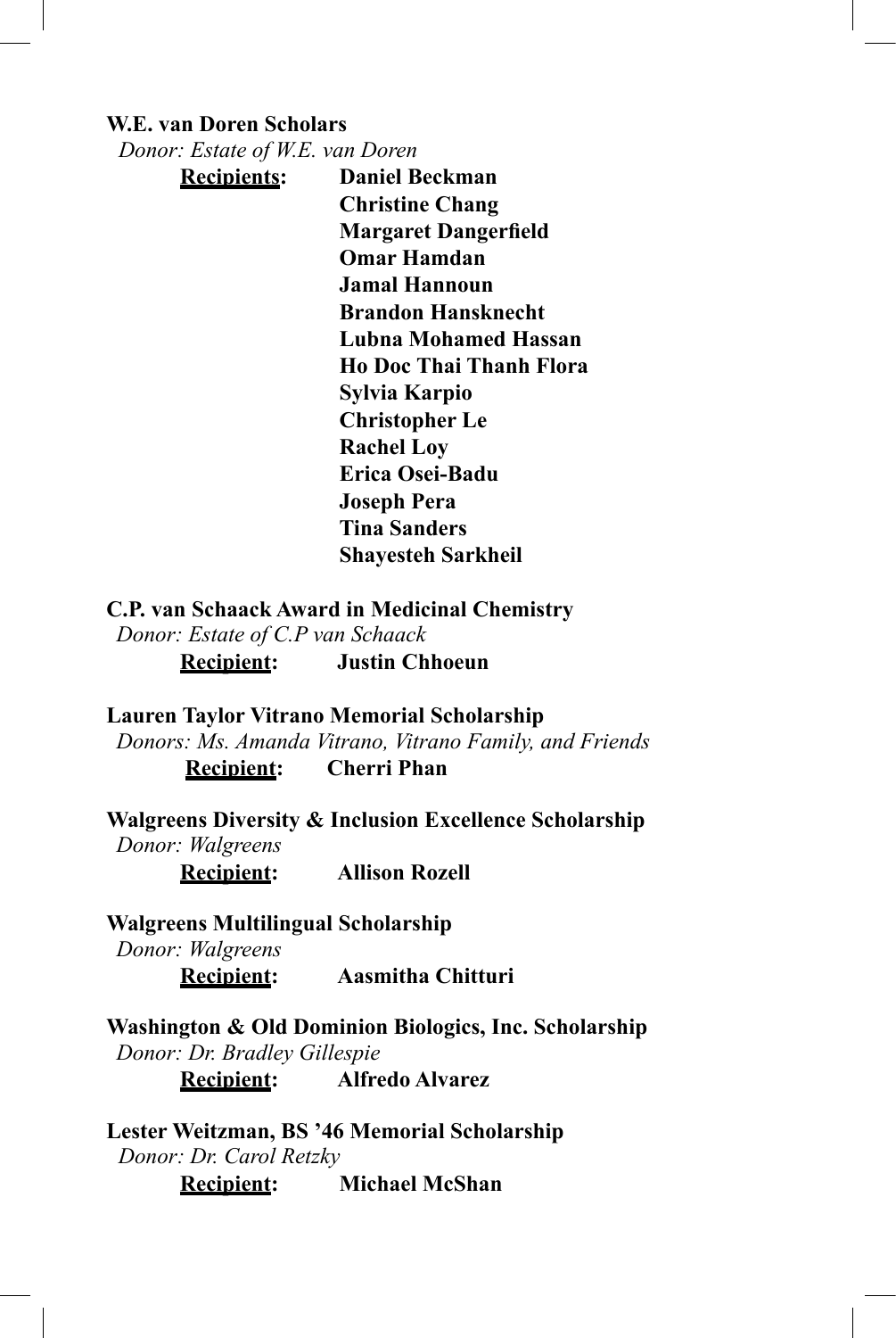**Westerkamp Family Endowed Scholarship**

*Donors: Mr. Tom and Mrs. Diane Westerkamp* **Recipient: Alex Obafemi**

**Wirth Family Scholarship** *Donors: Drs. Scott and Priya Wirth* **Recipient: Jamal Hannoun** 

**Lloyd Yale Memorial Scholarship** *Donor: Estate of Lloyd Yale* **Recipient: Sahba Sultana**

#### **2021-2022 SCHOLARSHIP & AWARDSFACULTY COMMITTEE**

Melissa Badowski, PharmD Annette Hayes, PharmD Erika Hellenbart, PharmD Alice Hemenway, PharmD Michelle Martin, PharmD Brian Murphy, PhD